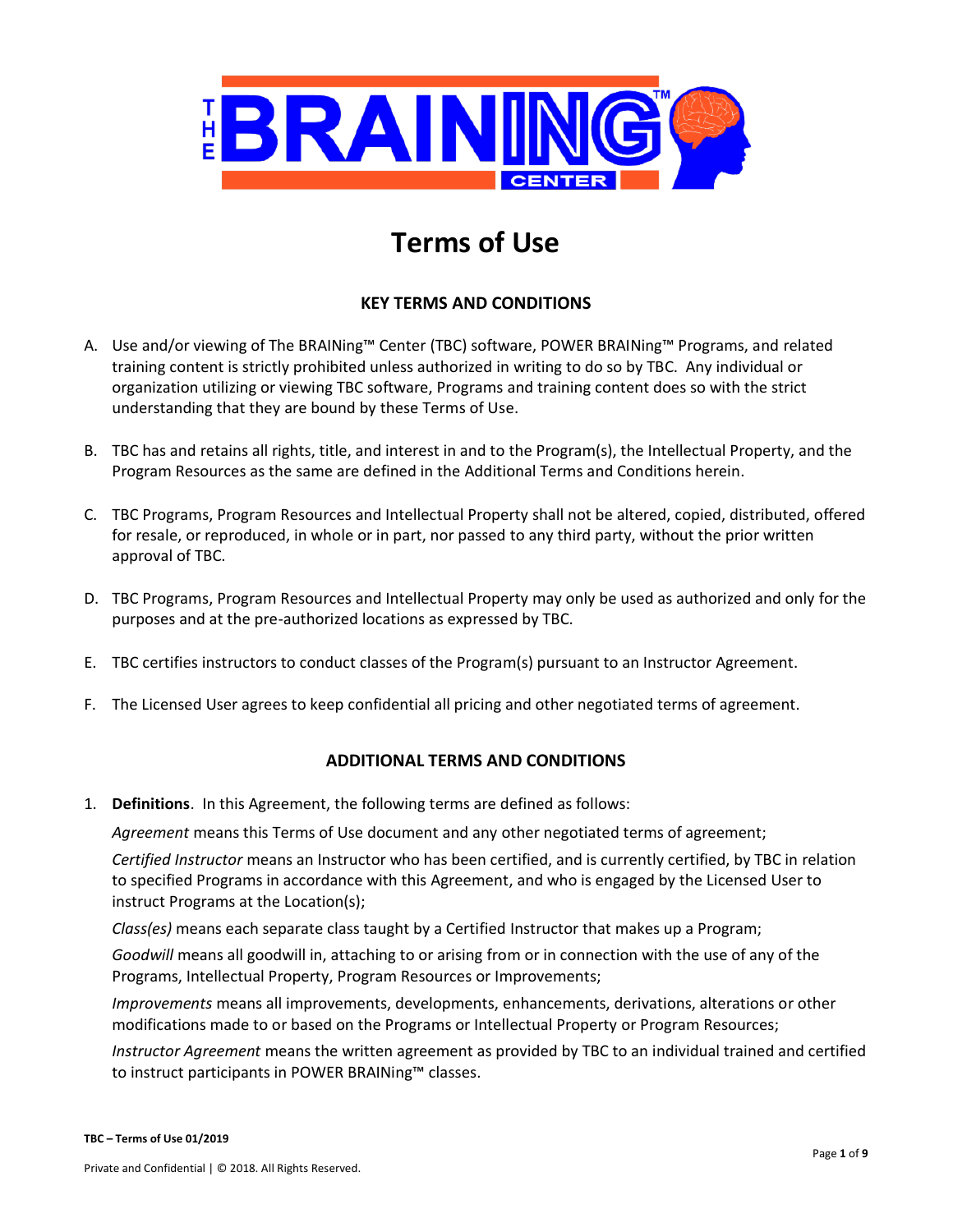*Intellectual Property* means all intellectual property rights and interests (including common law rights and interests) created, developed or used by TBC in relation to the Programs whether existing at the date of this Agreement or subsequently created, developed or used by TBC, and that TBC authorizes the Licensed User to use. Intellectual Property includes, without limitation:

- (i) the Trademarks, names and/or other devices used by TBC to identify and promote itself and/or the Program(s) and that TBC authorizes the Licensed User to use;
- (ii) know-how, trade secrets, Program Resources, Tracks, technical/business or other information or experience or materials devised, developed or acquired by TBC and/or applied to the development and marketing of the Program(s) and that TBC authorizes the Licensed User to use;
- (iii) copyright, including copyright licenses, held by TBC, in any written material, routines or other works relating to the Program(s) and that TBC authorizes the Licensed User to use;
- (iv) patents, registered and unregistered designs held by TBC and that TBC authorizes the Licensed User to use; and
- (v) Improvements which TBC decides to include within the Intellectual Property licensed to the Licensed User under this Agreement;

*Licensed User* means the specific individual home user or organization authorized in writing by TBC and that is licensed to use the Program(s);

*Licensed Rights* means intellectual property rights for which TBC has obtained a license from third parties to use in connection with the Program(s);

*Location* means a single physical home or facility at which the Licensed User operates;

*Organization* means a group, center, club or other organization such as a senior and assisted living center, an active adult and/or retirement community, a wellness and rehabilitation and long-term care center, a health and/or fitness club, a public or private school or college, an amateur or professional athletic club, a youth sports league or academy, or a health maintenance organization interested in obtaining a license to use the Program(s);

*Participant* means any individual who uses the POWER BRAINing program for home use, is formally affiliated with a Licensed User (for example, a resident of an active adult and/or retirement community, a member of a health and/or fitness club, etc.) and is authorized to participate in any Class that is part of a Program;

*Participant Agreement* means the Participant acknowledgment and liability waiver and release agreement substantially in the form set out in  $Attention$ 

*Program* means the TBC program(s) authorized for use by TBC, as amended from time to time by TBC, each of which consists of forms of physical, cognitive, and autonomic system entrainment techniques and exercises designed by TBC, as may be modified or changed by TBC from time to time;

*Program Resources* means the materials, information and assistance relating to the Programs that TBC will make available to the Licensed User and Certified Instructors, including certification guidelines, exercise Tracks, Training Workshops, demonstration tools, and audio visual presentations, as modified from time to time by TBC.

*Representative* means a representative of a party including its employees, agents, contractors, subcontractors, directors or officers;

*TBC* means Headstrong USA, LLC d/b/a The Braining Center, and any of its affiliated companies.

*TBC Brand Guidelines* means the brand guidelines contained in the Program Resources or as otherwise provided by TBC to the Licensed User from time to time.

*TBC Merchandise* means any clothing, merchandise, goods or other items incorporating any Intellectual Property;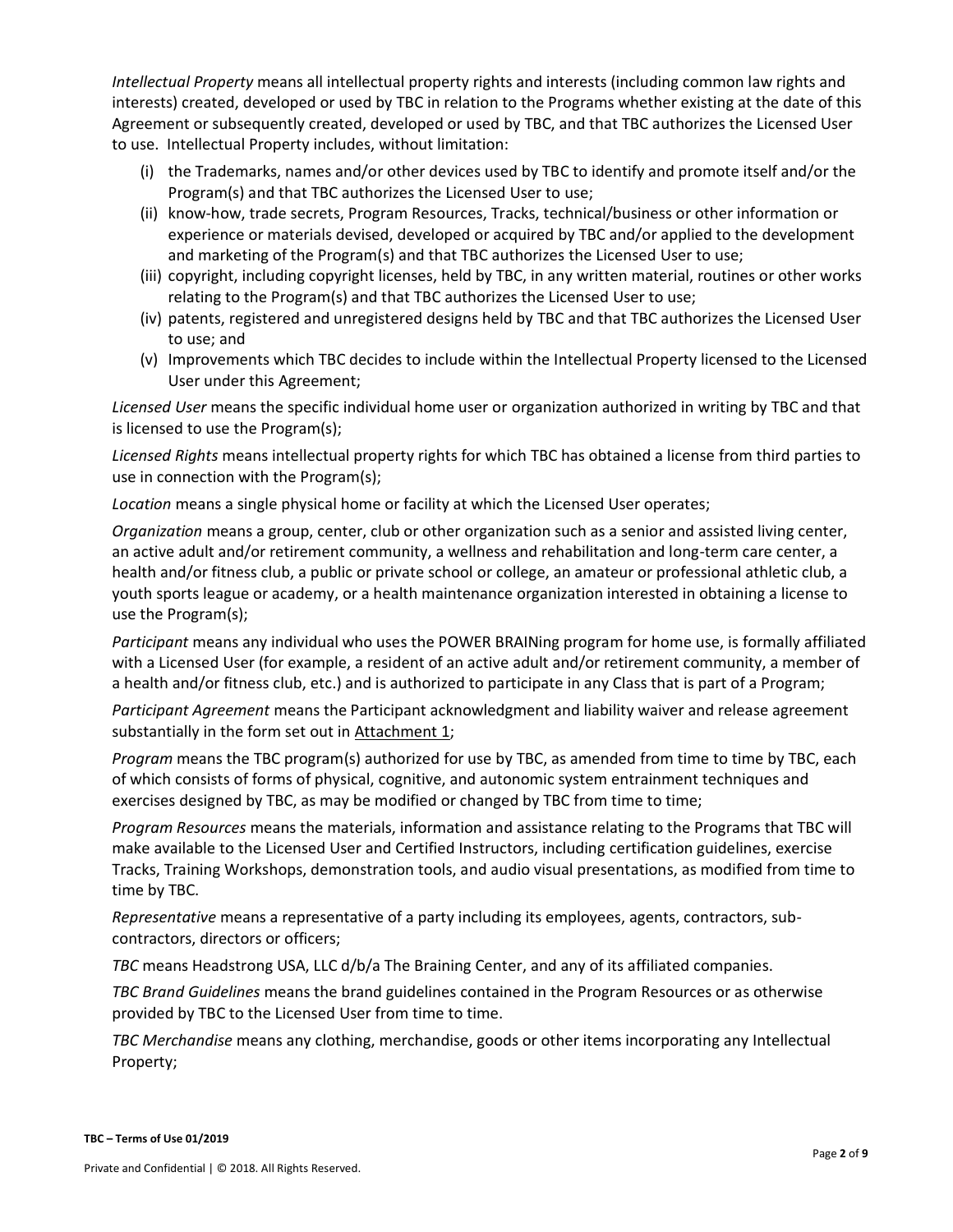*Tracks* means the physical, cognitive, and autonomic system entrainment techniques and exercises that TBC mixes and matches to create unique Classes for and within each Program;

*Trademarks* means any registered or unregistered trademarks, service marks, or trade names of TBC used in relation to the Program(s) and that TBC authorizes the Licensed User to use;

*Training Workshop* means the mandatory training clinics conducted by TBC on a recurring basis for Certified Instructors to maintain their certification status.

- 2. **Rights Granted to the Licensed User**. TBC grants to the Licensed User the non-exclusive right to use the Program(s) and Intellectual Property and Program Resources at the Location(s) set forth in this Agreement.
- 3. **Location(s)**. The Licensed User shall not use the Program(s) or Intellectual Property or Program Resources outside the Location(s) unless:
	- (a) TBC gives prior written consent; and
	- (b) the use relates to an exhibition of the Program(s) for the purpose of promoting the Program(s).
- 4. **Rights Reserved**. TBC, in its sole and absolute discretion, may change the type and content of the Program(s), the Intellectual Property, and/or the Program Resources at any time without notice.

## 5. **RESERVED.**

- 6. **Certification**. TBC will certify an individual to conduct a Program(s) as a Certified Instructor when, in the reasonable opinion of TBC, the individual has satisfied the certification guidelines contained in the Program Resources and after the Licensed User has paid the Instructor Training and Certification Fee.
- 7. **Training Workshops**. The Licensed User must ensure that each Certified Instructor attends and completes the recurring Training Workshops as required by TBC and to TBC's reasonable satisfaction. TBC reserves the right to charge the Licensed User a reasonable fee for Certified Instructors to attend Training Workshops to maintain certification status.
- 8. **Certified Instructors**. The Licensed User will ensure each of its nominees to become Certified Instructors enters into an Instructor Agreement with TBC before training to become a Certified Instructor or having access to the Program Resources. The Licensed User will ensure each Certified Instructor complies with the terms of the Instructor Agreement. The Licensed User will only conduct Programs using Certified Instructors. To protect the safety of its participants, the Licensed User will ensure its Certified Instructors conducting TBC's Classes are fully informed about the physical and cognitive needs and limitations of Class participants, are capable and qualified to lead fitness classes of this nature, and will maintain a reasonable Instructor to participant ratio.
- 9. **Notification and Consent**. If the Licensed User is approached by a Certified Instructor who previously instructed Classes for another User licensed by TBC to use the Program(s), and such Certified Instructor now wishes to instruct Classes for the Licensed User, the Licensed User will notify TBC and only allow that Certified Instructor to instruct Classes or have access to the Program Resources following written consent of TBC, which consent shall not be unreasonably withheld.
- 10. **Assistance to Licensed User**. If, following request from the Licensed User, TBC makes a Representative available at any Location to provide assistance to the Licensed User, then the Licensed User will pay to TBC:
	- (a) all reasonable travel and accommodation expenses incurred by the Representative; and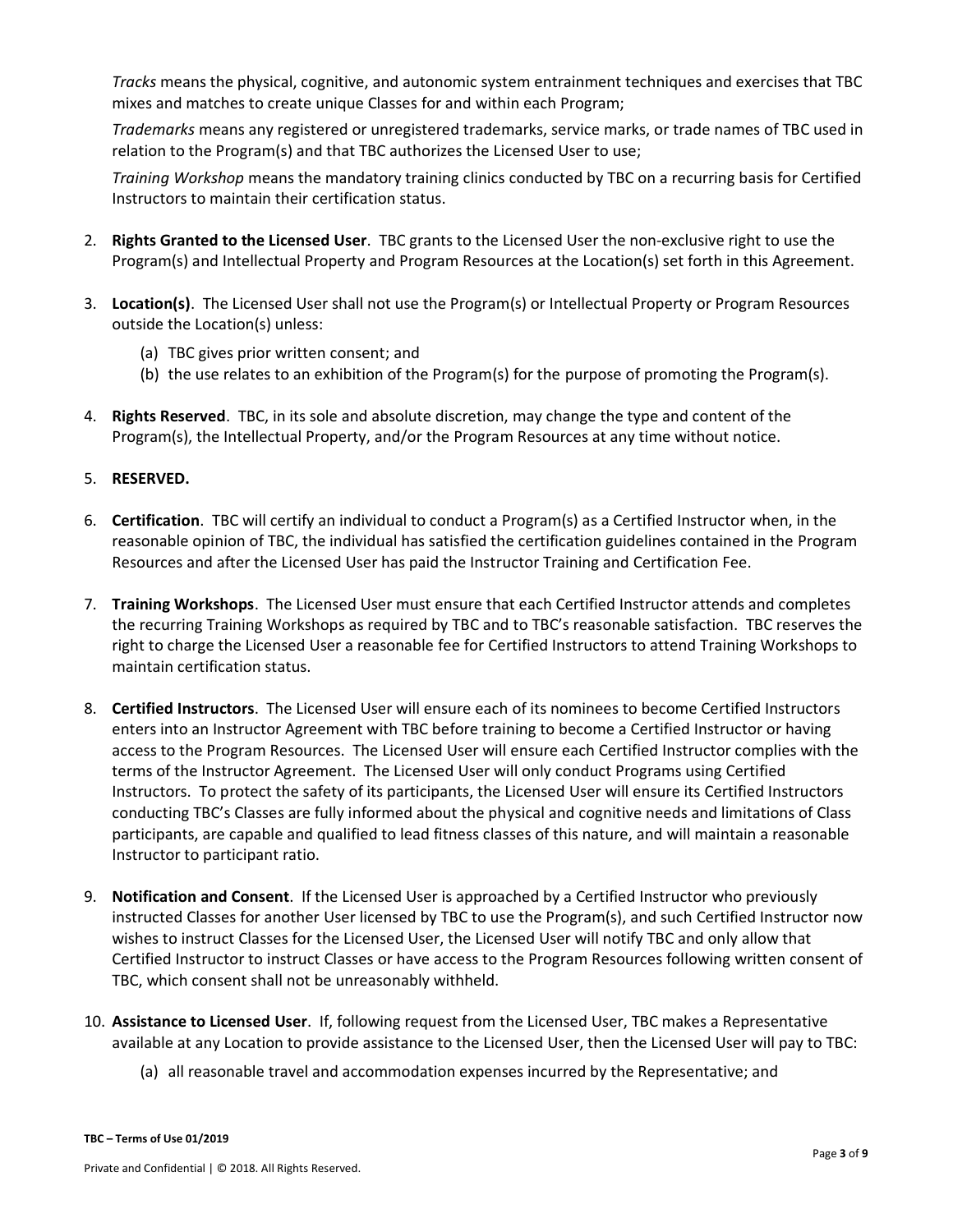- (b) TBC's standard rate for any consultancy assistance, as modified from time to time.
- 11. **Inspection**. Subject to the Licensed User's reasonable security requirements, TBC may at any time visit a Location to inspect Classes conducted at the Licensed User to ensure compliance with this Agreement.
- 12. **TBC Obligations**. TBC will:
	- (a) ensure that all initial and ongoing training is delivered to TBC's high standards of professionalism;
	- (b) provide Program Resources that are of high quality; and
	- (c) communicate with the Licensed User on a regular basis and keep the Licensed User updated with information regarding the Program(s).
- 13. **Supply and Use of Program Resources**. The Licensed User will ensure that each Certified Instructor is using the most current release of Program Resources for which applicable fees have been paid to TBC and will prohibit any copying of the Program Resources. The Licensed User is permitted to, and must ensure that its Certified Instructors are permitted to, use the Program Resources only:
	- (a) for the purpose of having Programs conducted at the Licensed User's facility;
	- (b) in accordance with this Agreement;
	- (c) in accordance with any directions given by TBC from time to time; and
	- (d) in accordance with all laws and regulations that are applicable in the Location where the Programs are conducted.
- 14. **Use of Materials**. The Licensed User is permitted to, and must ensure that its Certified Instructors are permitted to, copy, distribute, or use any of the Program Resources or any Intellectual Property only:
	- (a) for the purpose of having Programs/Classes conducted at the Licensed User's facility or promoting the Programs;
	- (b) in accordance with this Agreement;
	- (c) in accordance with TBC Brand Guidelines and any directions given by TBC from time to time; and
	- (d) in accordance with all laws and regulations that are applicable in the Location where the Programs are conducted.
- 15. **Customization**. The Licensed User may only customize any of the Program Resources or Intellectual Property with the prior written permission of TBC.
- 16. **Participant On-Boarding**. The Licensed User will ensure each Participant completes and signs a Participant Agreement prior to the Participant taking part in any Class, and any other Program paperwork that may be required by TBC from time to time, and will provide all Program paperwork to TBC.
- 17. **Conduct of Classes**. The Licensed User will maintain the highest standards and ensure the Classes are conducted:
	- (a) by a Certified Instructor who has completed their initial training and has the consent of TBC to conduct the Program classes;
	- (b) in compliance with this Agreement;
	- (c) to TBC's high standards of professionalism;
	- (d) in accordance with the Program Resources; and
	- (e) in a way that is not likely to damage, dilute, or diminish the reputation of the Programs and/or TBC.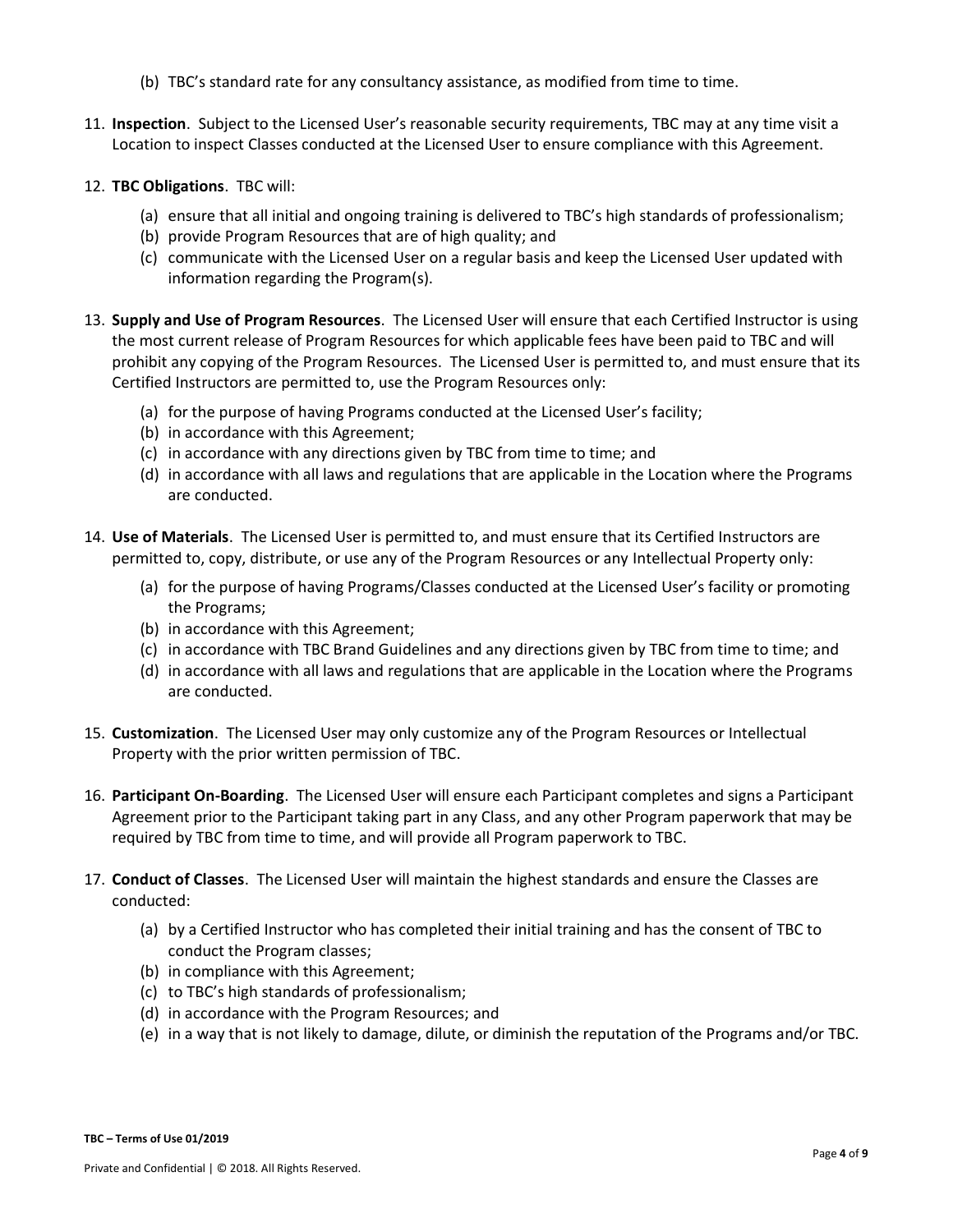- 18. **Notification of Problems**. The Licensed User will immediately notify TBC any time a Participant registers dissatisfaction with a Class or Program, or if any problems are encountered regarding the performance of Certified Instructors or the delivery of the Program Resources (for example, the delivery of exercise Tracks from TBC's cloud-based SaaS platform).
- 19. **Sale of Merchandise**. The Licensed User may purchase TBC Merchandise only from persons approved and/or licensed by TBC.

#### 20. **RESERVED.**

- 21. **Payment Default**. Without limiting TBC's rights, the Licensed User will pay TBC interest, if demanded, on any amount due but not paid, from the due date until the date of payment at the rate of 1.0% per month.
- 22. **No Direct Debit**. Where the Licensed User is unable or unwilling to pay the Monthly License Fee or any other amount payable to TBC by direct debit, TBC may charge the Licensed User a reasonable administration charge.
- 23. **Ownership of Intellectual Property**. The Licensed User acknowledges and agrees that:
	- (a) as between the Licensed User and TBC, all right, title and interest in and to the Programs, Intellectual Property, Improvements, and Program Resources is (and will be) owned exclusively by TBC, regardless of the media in which embodied, now or in the future;
	- (b) except as specifically set forth in this Agreement, the Licensed User does not have, and will not acquire or claim, any right, title or interest in or to the Programs, Intellectual Property, Improvements, Program Resources or the Goodwill; and
	- (c) all Goodwill will inure for the exclusive benefit of TBC.
- 24. **Assignment of Rights**. If, as a result of this Agreement or otherwise, the Licensed User has, or ever acquires, any right, title or interest in or to any of the Programs, Intellectual Property, Improvements, Program Resources or Goodwill (collectively, the "Rights"), then the Licensed User holds those Rights on trust for TBC. The Licensed User:
	- (a) assigns all its existing Rights (TBC may itself assign or modify these Rights) and (to the extent possible) all the future Rights to TBC;
	- (b) (to the extent that the Licensed User's future Rights are not capable of assignment now) assigns all future Rights (TBC may itself assign or modify those Rights) immediately on those Rights coming into existence; and
	- (c) will promptly execute all documents and do all things immediately on TBC's request necessary to achieve, confirm or perfect that assignment.
- 25. **No Challenge or Registration**. The Licensed User will not do anything inconsistent with TBC's exclusive ownership of the Programs, Intellectual Property, Improvements, Program Resources or the Goodwill or rights to the Licensed Rights and the Licensed User will:
	- (a) not in the future use (except as permitted by this Agreement), and not at any time register or attempt to register; and
	- (b) not object to, oppose or prevent TBC's use of (itself or by licensees), applications to register, or registration of,

any of the Programs, Intellectual Property, Improvements or Program Resources or any trademark, brand, business name, trading name, company name, domain name, logo or stylisation, design or work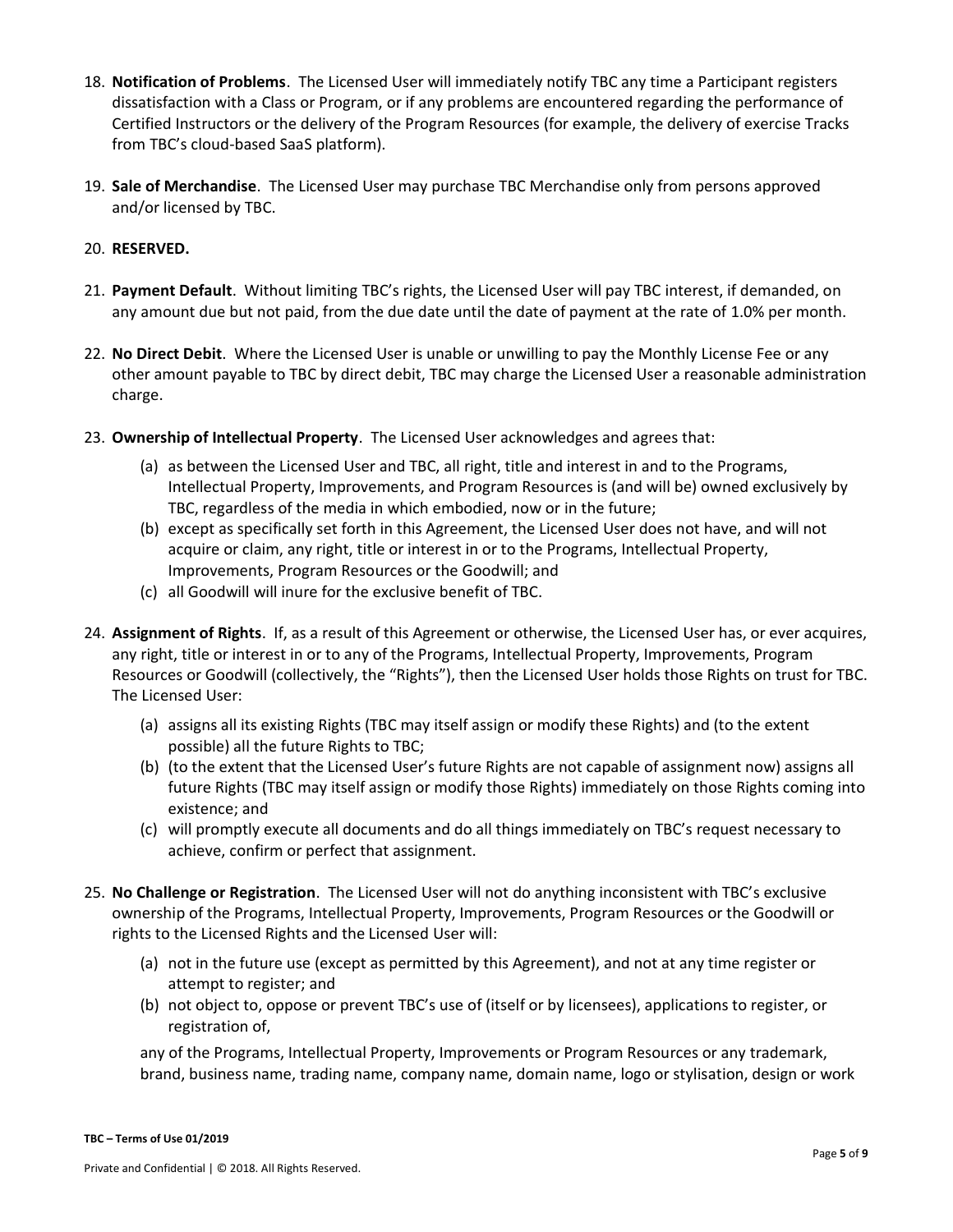(or anything of a similar nature to any of these things) that is identical to, confusingly similar to, or incorporates any of the Programs, Intellectual Property, Improvements, Program Resources or Trademarks anywhere in the world or assist or permit any other person to do any of these things.

Without limitation, the Licensed User will not at any time directly or indirectly:

- (c) do or permit to be done any act or thing which may in any way impair the rights of TBC in or to the Intellectual Property, Programs, Improvements, Program Resources or Trademarks; or
- (d) challenge or call into question the validity of TBC's ownership of the Programs, Intellectual Property, Improvements, Program Resources or Trademarks, or TBC's right to use or register any of the foregoing.
- 26. **Use of Intellectual Property**. The Licensed User will (and will ensure that its Representatives) use the Intellectual Property, Programs, Improvements and Program Resources only as expressly permitted under this Agreement or otherwise approved by TBC in writing. In particular, without limitation, the Licensed User must (and must ensure that its Representatives):
	- (a) comply strictly with all stipulations, requirements or guidelines in the Program Resources or otherwise advised to the Licensed User by TBC regarding the use of the Intellectual Property, Programs or Improvements;
	- (b) not alter or attempt to alter in any way the Programs, Improvements, Program Resources or Intellectual Property, including without limitation the appearance of any imagery, graphic device or logo; and
	- (c) not copy or reproduce in whole or in part in any way any of the Programs, Improvements, Program Resources or Intellectual Property except as permitted under this Agreement or approved by TBC.
- 27. **Infringement and Other Parties**. The Licensed User must immediately notify TBC of any suspected or actual infringement of TBC's Intellectual Property rights by third parties of which the Licensed User is aware, in particular any copying of the Program Resources. The Licensed User must immediately notify TBC of any claims or threatened claims made by any other parties that the Intellectual Property infringes or violates any other party's intellectual property rights.
- 28. **Indemnity**. The Licensed User indemnifies TBC for any physical, direct and indirect/consequential damage, loss or cost (including attorneys fees and costs) to TBC or any other person, and will protect TBC from any claim against TBC, to the extent caused or contributed to by the Licensed User in respect of this Agreement, the Intellectual Property or the Program(s), including without limitation any claims of physical harm caused by the Licensed User's use of the Program(s).
- 29. **Disclaimer**. EXCEPT AS SPECIFICALLY PROVIDED IN THIS AGREEMENT, EACH PARTY EXPRESSLY DISCLAIMS ALL WARRANTIES OF ANY KIND, EXPRESS OR IMPLIED, TO THE FULLEST EXTENT PERMITTED BY LAW, INCLUDING BUT NOT LIMITED TO THE IMPLIED WARRANTIES OF MERCHANTABILITY, FITNESS FOR A PARTICULAR PURPOSE AND NON-INFRINGEMENT. TBC IS NOT A MEDICAL PROVIDER, AND DOES NOT DIAGNOSE, PREVENT, TREAT OR CURE ANY MEDICAL CONDITION. THE LICENSED USER WILL MAKE NO REPRESENTATIONS OR WARRANTIES ON BEHALF OF TBC WITHOUT TBC'S EXPRESS WRITTEN CONSENT, INCLUDING, WITHOUT LIMITATION, THE QUALITY OF THE PROGRAMS, RESULTS OR ANTICIPATED RESULTS OF THE EXERCISE ROUTINES, FITNESS RESULTS OR WEIGHT LOSS. REGARDLESS OF HOW PARTICPANTS MAY INTERPRET INFORMATIONAL AND MARKETING MATERIALS ASSOCIATED WITH THE PROGRAM(S), NO IDENTIFIABLE AND QUALITATIVE "RESULTS" IN THE FORM OF ENHANCED COGNITIVE FUNCTION AND IMPROVED HEALTH AND PHYSICAL PERFORMANCE/FITNESS OF BRAIN AND BODY ARE GUARANTEED BY TBC. ANY BENEFITS RESULTING FROM PARTICIPATION IN THE PROGRAM(S) WILL VARY FOR EACH PARTICANT BASED ON PARTICIPANT GENETICS AND ENVIRONMENTAL/BEHAVIORAL TRAITS INCLUDING SLEEP, DIET,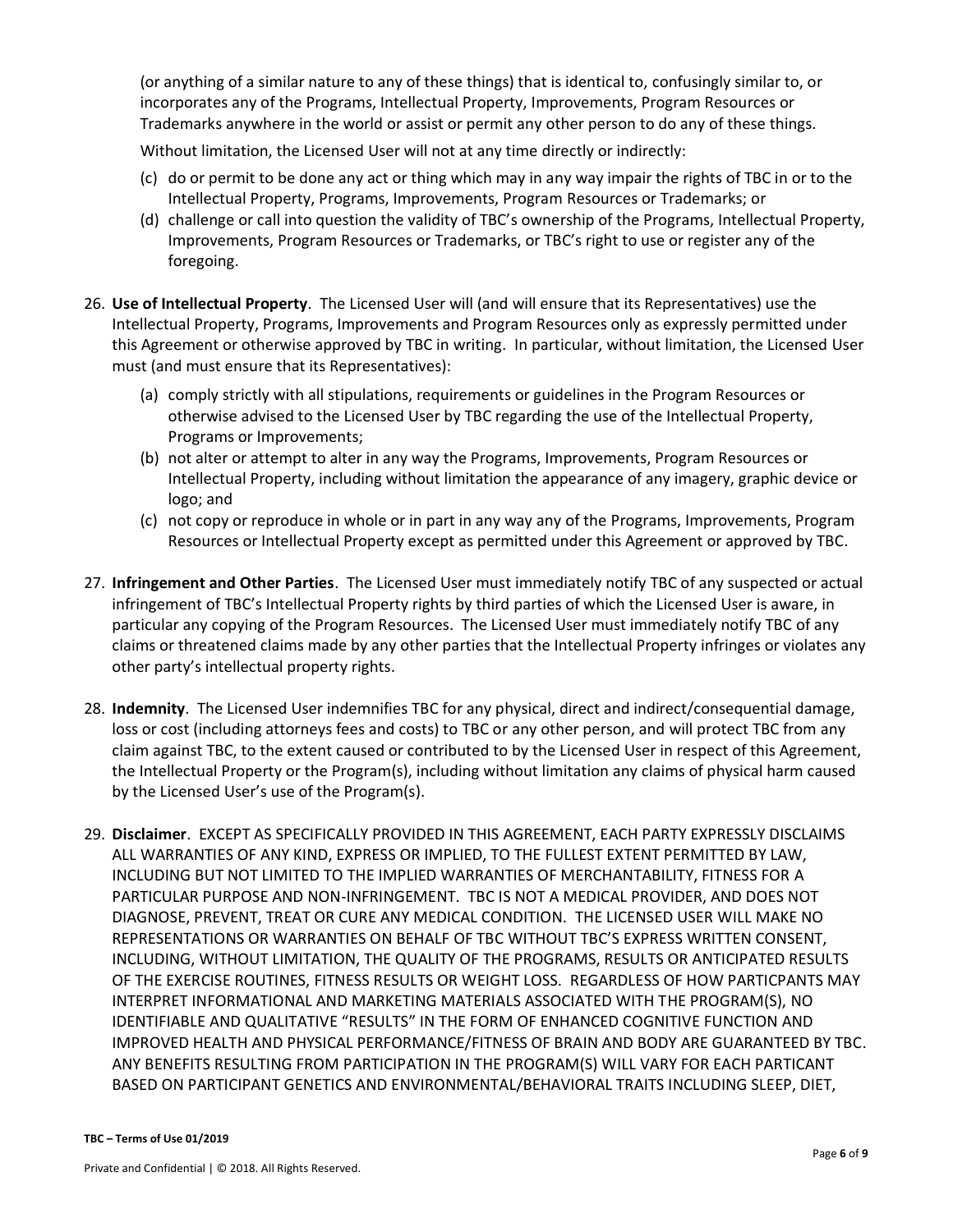AND LIFESTYLE, AND TBC DISCLAIMS ANY "RESULTS" ASSERTED BY PARTICIPANTS AS SUBJECTIVE PRONOUNCEMENTS THAT HAVE NOT BEEN EVALUATED BY INDEPENDENT THIRD-PARTY MEDICAL PROFESSIONALS.

- 30. **Limitation of Liability**. TBC's liability for all claims arising out of this Agreement, whether in contract, tort or otherwise, will be limited to the amount of the fees paid by the Licensed User to TBC under this Agreement during the twelve (12) months preceding the claim.
- 31. **Insurance**. The Licensed User must have and maintain during the term of the Agreement valid and enforceable comprehensive business liability insurance policies covering the Location(s) and the use of the Program(s). The Licensed User must give TBC evidence of the insurance policies required under this Agreement when requested by TBC.
- 32. **Assignment**. TBC may assign this Agreement, which shall be binding on any successors and assigns. The Licensed User will not assign this Agreement without TBC's prior written approval.
- 33. **Immediate Termination**. TBC may terminate this Agreement immediately on written notice to the Licensed User if:
	- (a) the Licensed User is engaging in, or has engaged in, conduct that could damage, dilute, or impair the Intellectual Property;
	- (b) the Licensed User is in breach of this Agreement and has failed to rectify the breach within 7 days of written notification by TBC of such breach; or
	- (c) the Licensed User ceases to carry on its business; ceases to be able to pay its debts as they become due; any step is taken to enter into an arrangement between the Licensed User and its creditors; or any step is taken to appoint a receiver, receiver and manager, a trustee in bankruptcy, a liquidator, a provisional liquidator, an administrator or other like person in respect of the Licensed User's assets.
- 34. **Consequences of Termination**. Immediately upon the termination of this Agreement, the Licensed User will:
	- (a) cease conducting the Program(s) or any exercise programs using a format or techniques which are substantially similar to the Program(s);
	- (b) cease using all Intellectual Property;
	- (c) cease using and destroy any Program Resources in its possession; and
	- (d) ensure that each of its Representatives also cease to do the matters referred to in (a), (b) and (c) above.
- 35. **Prior Breaches**. Termination of this Agreement does not effect the parties' rights with respect to prior breaches.
- 36. **Obligations Survive Termination**. All obligations of the Licensed User, including confidentiality and intellectual property obligations, which are to be performed in whole or in part after the termination of this Agreement will survive termination.
- 37. **Government Taxes and Charges**. All amounts payable under this Agreement are exclusive of all sales, use, value-added, withholding, and other taxes and duties. The Licensed User will promptly pay and indemnify TBC against all taxes and duties assessed in connection with any such amounts, this Agreement and its performance by any authority except for taxes payable on TBC's net income. In the event the Licensed User or the transactions contemplated by this Agreement are (or, after execution of this Agreement, become)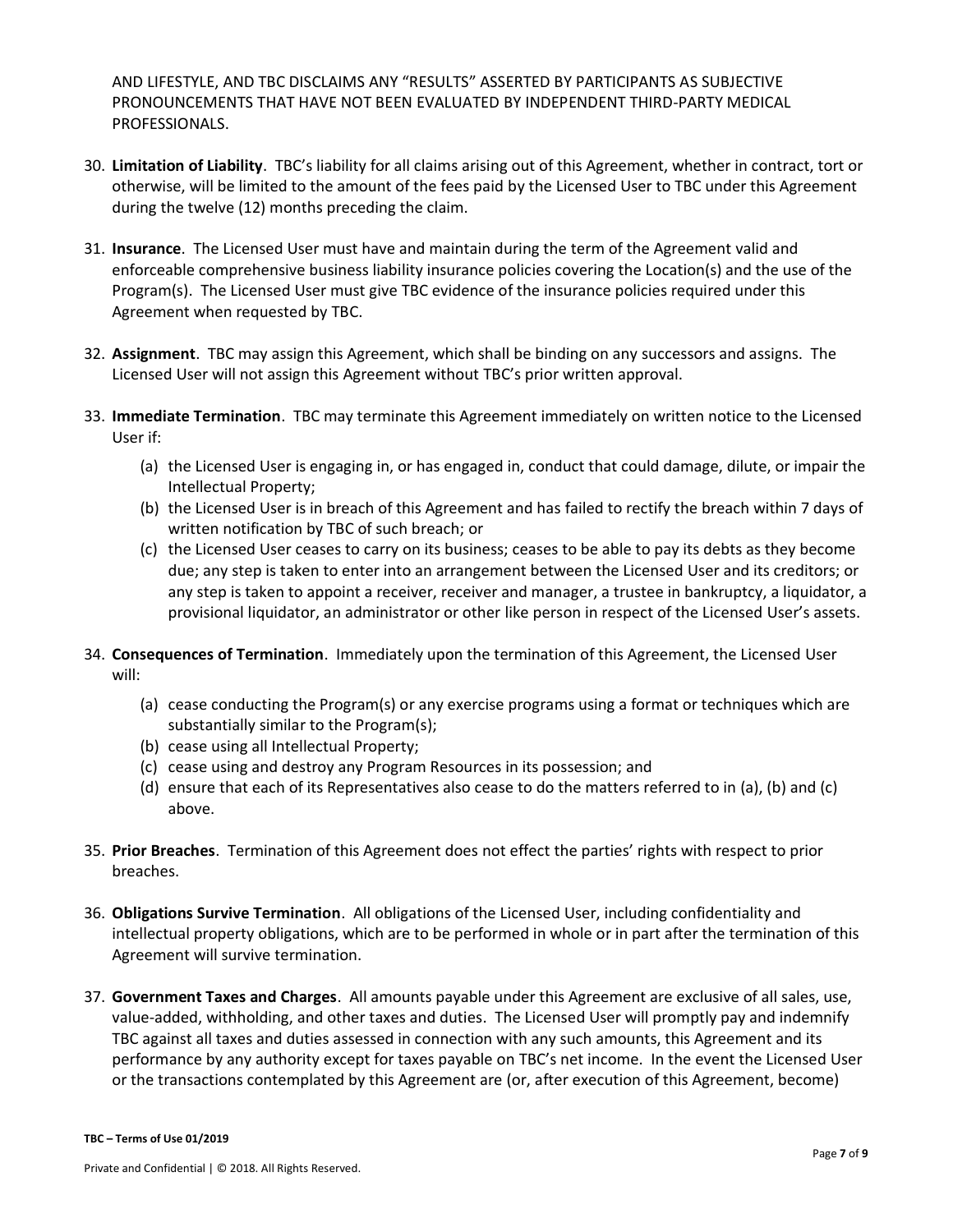exempt from the foregoing, the Licensed User shall promptly provide to TBC, as evidence of such tax-exempt status, proper exemption certificates or other documentation acceptable to TBC.

- 38. **Entire Agreement**. This Agreement contains all of the terms, representations and warranties made between the parties and supersedes all prior discussions and agreements covering the subject matter of this Agreement.
- 39. **Amendments**. No amendment of this Agreement will be effective unless it is in writing and signed by the parties.
- 40. **Waiver**. No waiver by either party of any breach of this Agreement by the other party will be considered as a waiver of any subsequent breach of the same or any other provision.
- 41. **Confidentiality**. The Licensed User must at all times keep confidential and secure any TBC property and information in its possession or within its control which is commercially sensitive or confidential (including this Agreement). The Licensed User may not issue any press release or information concerning this Agreement or its subject matter without the prior approval of TBC.
- 42. **Force Majeure**. If either party is prevented from performing any of its obligations under this Agreement due to any cause beyond the party's reasonable control, including, without limitation, an act of God, fire, flood, explosion, war, strike, embargo, government regulation, civil or military authority, acts or omissions of carriers, transmitters, providers, vandals, or hackers (a "force majeure event") the time for that party's performance will be extended for the period of the delay or inability to perform due to such occurrence; provided however, that the Licensed User will not be excused from the payment of any sums of money owed by the Licensed User to TBC, and provided further, however, that if a party suffering a force majeure event is unable to cure that event within 30 days, the other party may terminate this Agreement.
- 43. **Specific Performance**. Damages are unlikely to be an adequate remedy in relation to a breach of this Agreement by the Licensed User. The parties agree that specific performance and/or injunctive relief are the only adequate remedy and may be sought by TBC.
- 44. **Governing Law**. This Agreement will be governed by the laws of the Commonwealth of Virginia without regard to conflicts of law principles, and the parties submit to the non-exclusive jurisdiction of the courts in the Commonwealth of Virginia.
- 45. **Partial Invalidity**. If any provision of this Agreement or its application to any party or circumstance is or becomes invalid or unenforceable to any extent, the remainder of this Agreement and its application will not be affected and will remain in force to the greatest extent permitted by law.

## 46. **RESERVED**.

- 47. **General Construction**. In this Agreement, unless the context otherwise requires:
	- (a) references to a party includes successors and permitted assigns;
	- (b) if the Licensed User comprises two or more persons their liability will be joint and several;
	- (c) a reference to a prohibition or restriction on the Licensed User doing anything includes a reference to the Licensed User not permitting, suffering or causing that thing to be done; and
	- (d) including and similar words do not imply any limitation.